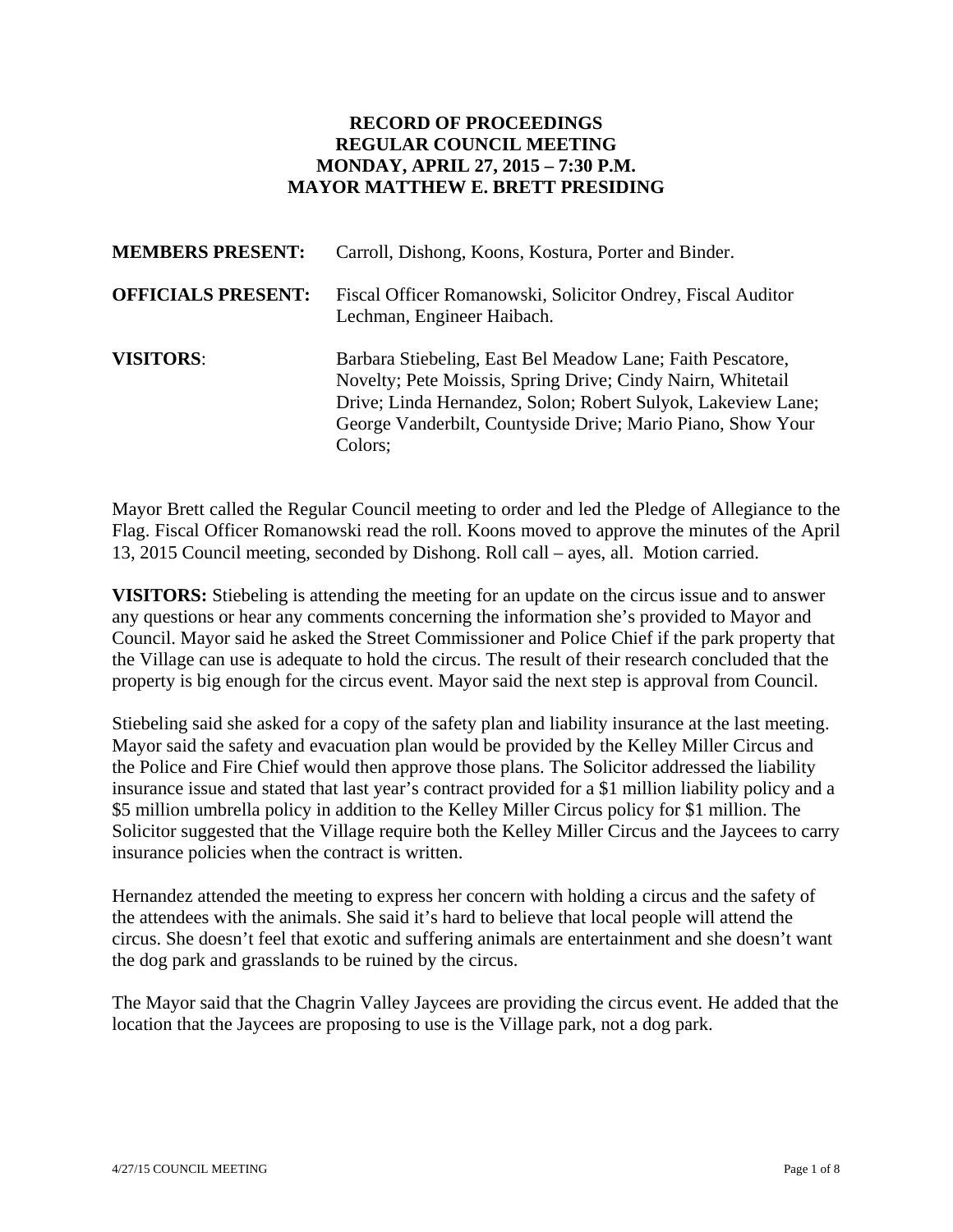Sulyok, a resident of the village, said that there are many veterans that lost their lives fighting for our country and he would like to see the Gadsden flag flown in their memory. He would like Council to continue to support veterans by allowing the flag to be flown on Village property.

Moissis spoke concerning Council's opposition to fly the Gadsden flag. He said that the flag represents veterans and that he doesn't agree with their decision to not allow the flag to be flown on Village property. He said that the Show Your Colors program flew the flag before it was declared a symbol of the Tea Party and there is no connection with Show Your Colors and the Tea Party. Moissis requested the motion that was previously made by Council to eliminate the flag from being flown on Village property be amended.

**MAYOR'S REPORT:** Mayor attended a meeting with the Cemetery Committee where the process from selling a lot to holding a burial was discussed. He is comfortable that the Village will be prepared for the opening of the cemetery, but there is concern that the cemetery property is still too wet for a May  $30<sup>th</sup>$  opening. The recommendation of the Cemetery Committee is that the cemetery tentatively open July  $18<sup>th</sup>$ . The Cemetery Committee will meet again in a couple weeks to hold an additional discussion and finalize a grand opening date.

It has been determined that the park property is large enough to hold the circus. Council had given preliminary approval for the event and the Chagrin Valley Jaycees were asked to provide the Street Commissioner, Police Chief and a member of Council the proposed plans. The Kelley Miller Circus can't utilize the same area used last year but can use the 10 acres furthest to the west. This might be a tight space and if it rains, or if the property is wet from recent rains, the attendees won't be able to park on this property at all.

Binder and Dishong think the chances of not getting rain aren't probable so they don't think this is a viable option.

Kostura asked if there is a backup plan in the case it rains. The Mayor said they would have to plan for offsite parking. The current parking plan for the park is to put the vehicles to the far west, near the wooded area. Porter asked if the Chagrin Valley Jaycees would be opposed to bussing in the attendees instead of allowing parking on the property. Mayor stated he did not know.

Mayor asked the Solicitor to revise the agreement from last year to ensure that all concerns are addressed, including designating the different parameters to include only the 10 acres as discussed, the liability insurance coverage, compliance of all sign requirements, compliance of all applicable health regulations as directed by the Geauga County Health Department, and an emergency evacuation plan subject to approval by our Police Chief. Mayor suggested that Council share these items with the Chagrin Valley Jaycees and vote on the topic at the next meeting.

Binder said he feels the more the circus is discussed, the more tenuous the topic is with having confident plans in place. He asked Council to reconsider allowing the circus to return.

Carroll would like to see plans before he votes on the circus topic.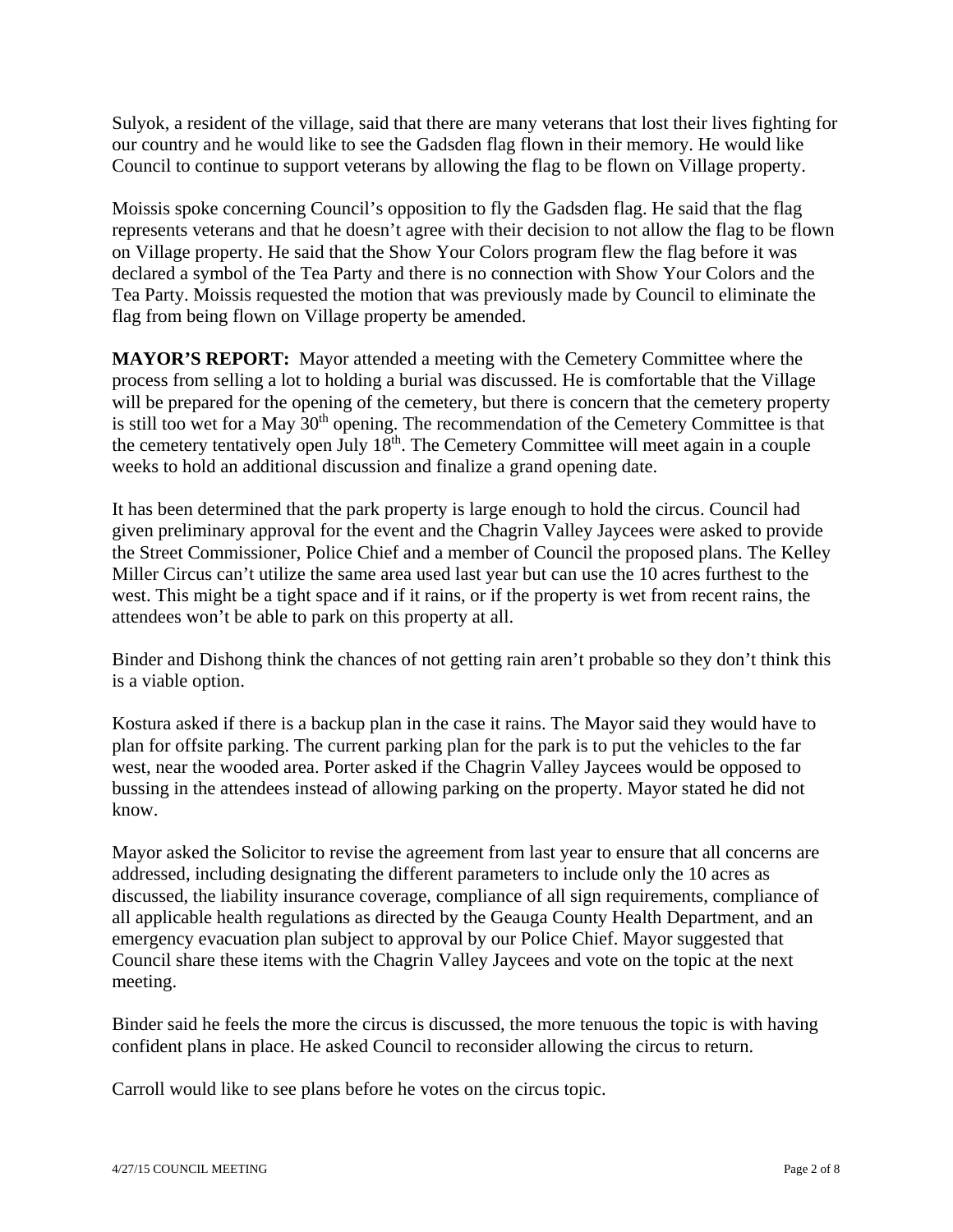The Farmers' Market will begin May 9<sup>th</sup> and they have requested to include some information on the Village website. Carroll moved to allow the Farmers Market to briefly advertise their event on the Village website, seconded by Binder. Roll call – ayes, all. Motion carried.

The Mayor brought attention to the Show Your Colors program and stated that the current flags are in rough shape. He would like to finalize a process on how to update the worn flags and hardware and would like Council to make a final decision on the Gadsden flag.

The Mayor asked Moissis if the volunteer group that helps put up the flags is waiting to hear whether or not Council will continue to fly the Gadsden flag before they commit to helping this year. Moissis said their decision would predominately determine if he will continue, based on the principle of the topic but he didn't want to speak for the remainder of the group.

Piano stated that he isn't sure that the Show Your Colors group won't continue to assist with putting up the flags based on Council's decision regarding the Gadsden flag, but he isn't certain that they will continue.

Dishong stated that his father is a veteran and doesn't agree the purpose of flying the Gadsden flag is a sense of patriotism when it comes to the point of it being a distraction to the entire program. He said the issue with the Gadsden flag is that it takes attention away from the American flag, which is the most important flag. He didn't make his previous decision based on other people's complaints, but only for the fact that it is taking attention away from the main focus of the stars and stripes.

Moissis said that he never received complaints from residents concerning the Gadsden flag. He is upset that Council didn't give the Show Your Colors group a chance to speak before they made a decision. Mayor replied that he did refer phone calls to Moissis but wasn't aware if the complainants actually called him.

Koons stated that he was disappointed with the way the situation and the Gadsden flag was addressed with the Chagrin Valley Times.

Binder stated that if the Tea Party wasn't created then this would be a mute issue and the Village would still be proud of flying the Gadsden flag. He is concerned that a group can pick something that was created for another purpose and say that represents them, which he thinks is inappropriate. Binder agrees there needs to be some overseeing of whoever flies the flags and personally doesn't have a problem with the purpose of the flag other than another party claiming it represents them.

Koons suggested that South Russell put up the flags in May with the Gadsden flag at the corner of Bell Road and State Route 306. He would then like the group of volunteers to meet with Council in June to discuss the finances for the program so the Village is aware how the donations are being used. The Village can then take an inventory and verify that there are enough volunteers to take the flags down after July  $4<sup>th</sup>$ .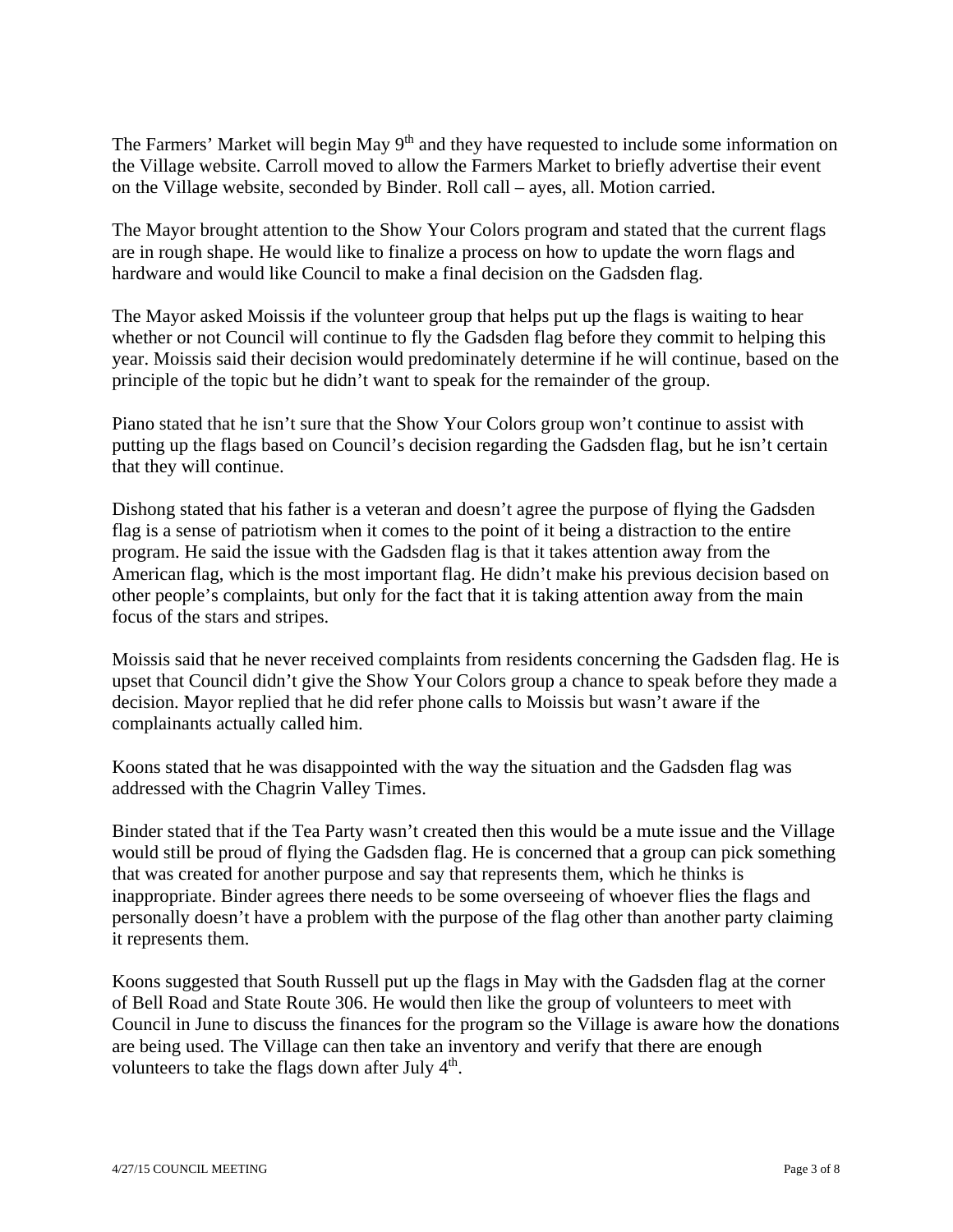Kostura is in support of the Gadsden flag but does not support the unilateral decision to put the flag just anywhere. If the Village flies the flag, he feels Council should regulate when and where it should be placed.

Porter served in the Navy for 12 years and a 2-year tour with the Marine Corps. He didn't recall the Gadsden flag being flown on the ship but he said the American flag was prominent, as it is at a military funeral. Porter said the Gadsden flag should be flown by the Village because it belongs to the people, not one group.

Carroll felt that although he wasn't a member of Council when the initial decision was made, he remembers when the topic came up and thinks that Council discussed it in depth before making a decision.

Nairn said she is very confused as to why this flag is associated with the Tea Party and why the Village can't just associate the flag with the history instead of the Tea Party. Mayor said he was receiving complaints about two years ago and when the topic was addressed, Council decided not to fly the flag on Village property due to the new affiliation.

The Mayor agreed with parts of Koon's suggestion, but would like the Show Your Colors program overseen by the Village. The Village needs to replace many flags and hardware and the Mayor feels the Village overseeing this program will help to update the current inventory.

Binder likes these suggestions but also likes the volunteer side of this program and would like to see it stay that way. He also suggested having the program report directly to Council and submit a financial report.

Moissis said that some of the damage occurs from field mice while the flags are being stored at the Street Department. He also feels that the volunteer aspect of this program is beneficial to the Village.

Dishong said he would like the politics taken out of the Gadsden flag being flown and suggested that the flag only be flown at the Village Hall and Cemetery. He doesn't think it needs flown on each utility pole.

Porter would like to see the flag flown as well. Council will write down their suggestions and address the topic at the next meeting.

The Mayor addressed the Lantern of South Russell project and the muddy lakes. A letter was sent to the Lantern of South Russell concerning holding their deposit for the project. They were given stipulations for appealing this issue. Dave Hocevar, contracted by the village through Inspection Solutions, met with several of the contractors involved, the Village Engineer, Koons and Aqua Doc to discuss the drainage issue and try to ensure that more muddy water doesn't come off the property and flow into Chagrin Lakes.

The Engineer stated that the Lantern of South Russell is in compliance with OEPA for the drainage and that the only issue that OEPA has with the site is a cover on a dumpster. Aqua Doc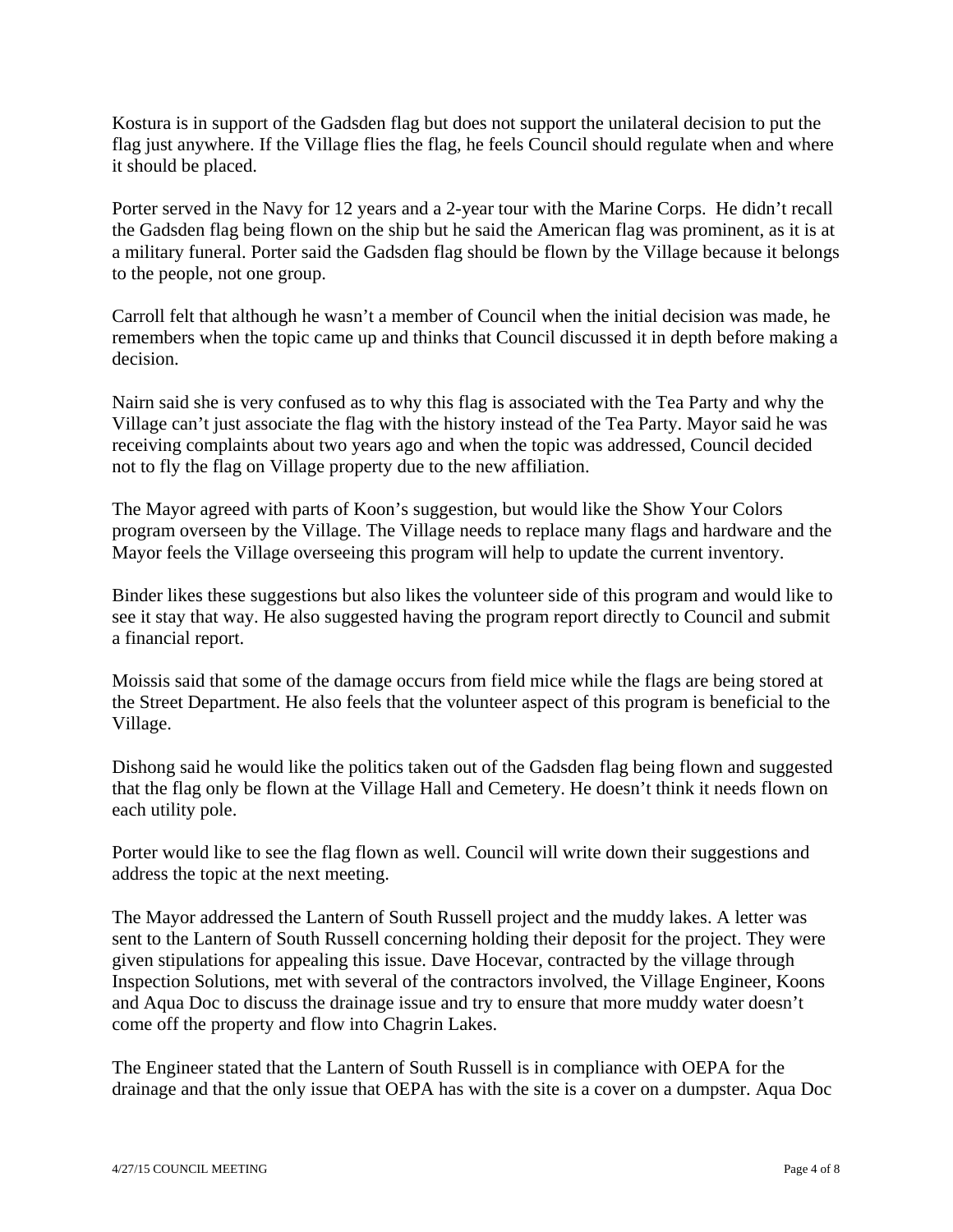has suggested treatment of the lake on Maple Springs so that is what the Mayor would like to move forward with at this time.

Binder asked if the Village is now a party to the issue. Mayor said that this is an issue between The Lantern of South Russell and Chagrin Lakes. Binder doesn't feel the Village should mandate the treatment since the Lantern of South Russell isn't breaking the law and he would like the Village to stay out of this debate.

Kostura asked how the effected residents are being contacted of this decision. Mayor said he is contacting them directly but will consider sending them a letter.

**FISCAL OFFICER'S REPORT:** The Fiscal Officer said the Cemetery Committee met April 23<sup>rd</sup> to finalize some cemetery details. They discussed the scattering garden charge of \$350 which includes an engraved paver and the scattering or the option to purchase an engraved paver without scattering ashes for \$150. The Committee felt that someone may try to scatter ashes without informing the Village and purchase only the paver. The committee recommends having only one price for the scattering garden, which would be \$350. Binder moved to increase the price of purchasing a paver only from \$150 to \$350, seconded by Porter. Roll call – ayes, all. Motion carried.

SiteTech was at the cemetery completing some punch list items and the project is moving along. A few additional items to purchase were discussed. The Cemetery Committee recommended purchasing rubber matting for when a truck has to drive over the grass, a flagpole with a solar light, installing a dedication plaque and an address plaque on the front cemetery posts. There was also an additional cost of mapping the new section - these items will all need to be added to the budget. Koons suggested amending the budget by \$10,000 to be flexible in case there are additional things that need to be done. Kostura brought attention to the rubber matting and thought \$2,700 was a lot of money. He would rather see the Street Department use plywood until a final decision is made whether this task will remain in-house or outsourced. Dishong agreed. Binder and Dishong both would rather amend the budget for just the items addressed since the project has already gone over budget.

F**ISCAL AUDITOR'S REPORT:** The Fiscal Auditor presented his report to Council and reported that he and the Fiscal Officer balance to the penny on all funds. He reviewed several accounts and why these amounts may look different than prior years.

Kostura moved to approve the March Financial Statements as submitted, seconded by Dishong. Roll call – ayes, all. Motion carried.

## **COMMITTEE REPORTS:** Carroll had no report.

Dishong reported that Human Resources will be meeting April 28 at 7:45pm.

Koons will be meeting with the Building Inspector and Hocevar to review updating the Village light fixtures. He spoke with Russell Fire Department and they are pleased with their fluorescent lighting. Koons suggested updating the street and police buildings.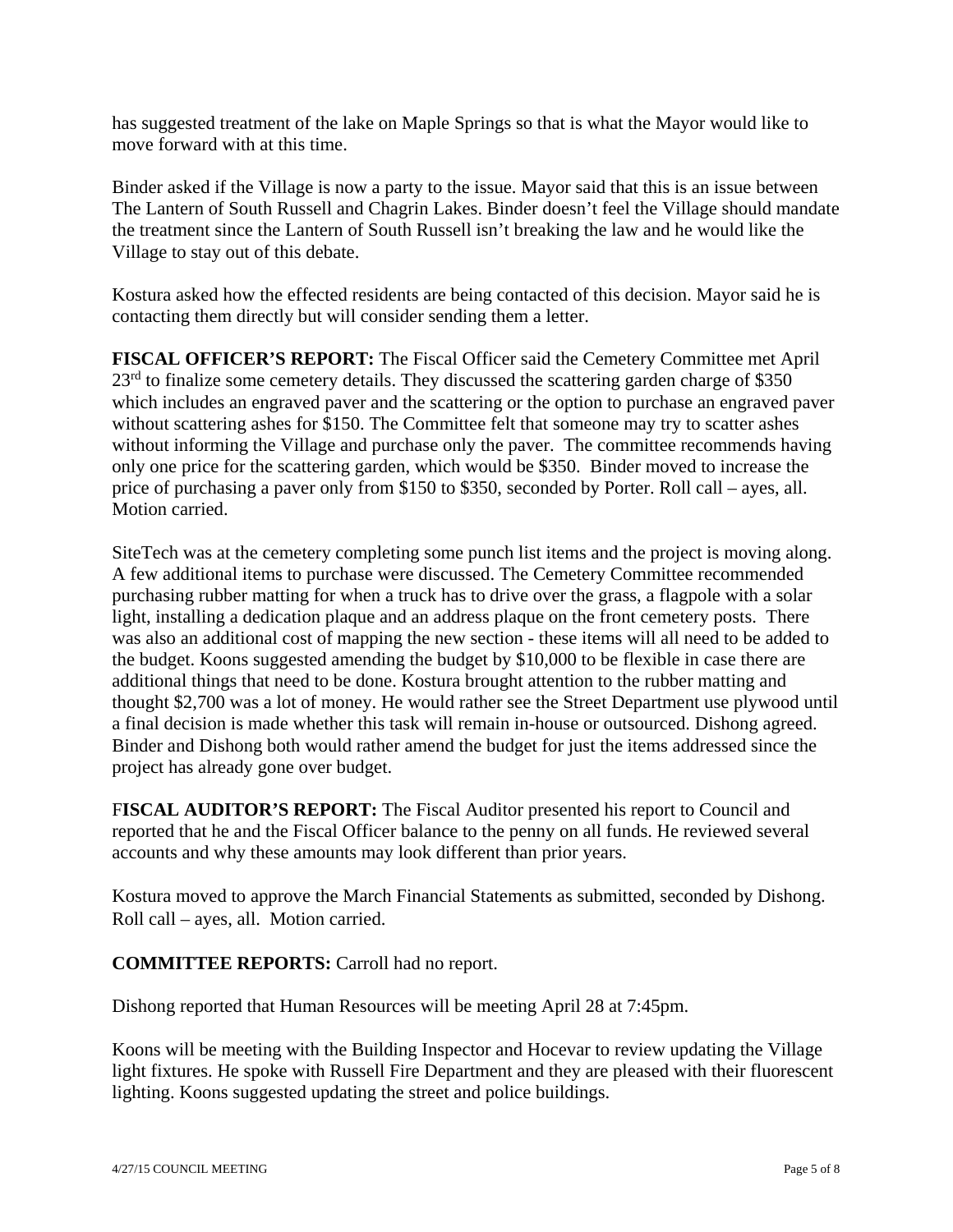Koons stated that the Village won't be able to ask the state for any grants for the park property since the archeological study wasn't completed.

Koons stated that the new portico columns on Village Hall will not be fluted. The two front doors at Village Hall were also discussed since there are cracks in the bottom. \$9,000 was budgeted and the job total is for \$8,000; this leaves enough money to complete the doors as well.

Koons would like to allocate money for an appraisal for the rental property. Council agreed to add \$500 to the appropriation amendments.

Koons reported that October  $4<sup>th</sup>$  is the proposed Fall Festival date.

There is an Eagle Scout proposing to install about 15 birdhouses throughout the park.

Kostura reported that the Finance Committee meeting will be held May  $7<sup>th</sup>$  at 7:30 am.

Kostura reported that Building Inspector Heilman has been approved by the state for the interim Building Official's certificate, which means she can complete limited commercial inspections. She will then have to pass a test on the state level within the next two years to obtain the certificate permanently.

Porter said the Street Committee reviewed the 2015 Road Program at their last meeting and referred to the Engineer for further details. The Engineer stated he completed a street study and initially sent a list of the streets that scored the lowest to the Street Committee. The streets discussed were Parkland, Fawn Court, Potomac, Fairfax, Waterford, Foxhall, Wolfpen, Kensington Circle, Spring Drive, Champion, Ashleigh and Garden Park. The Engineer said Binder raised a good point noting that most of these streets are in the Kensington neighborhood and there are some other roads in this area that didn't make the list but aren't in very good condition either. Binder thought it would be beneficial to do the side streets this year and then the circle next year so the Village wouldn't have to worry about paving this development for many years.

Dishong asked if Anglers Road was on the list of streets the Engineer put together. The Engineer stated it was not. Dishong asked for an estimate if this street was added due to many complaints he is receiving from residents that live on this road. Council reviewed the Engineer's ratings of the roads.

Binder feels that the streets in Kensington Green will deteriorate a little more every time the Village takes additional trucks in for paving and the residents will be disrupted yet again so he would like to see the project completed as one. The Fiscal Officer verified that the current amount in the budget is \$325,000. Dishong and Porter don't feel the circle needs repaved now.

The Engineer stated Parkland is the worst street in the Village right now but he doesn't think it will deteriorate much more within the next year if Council wants to hold off on this road until 2016.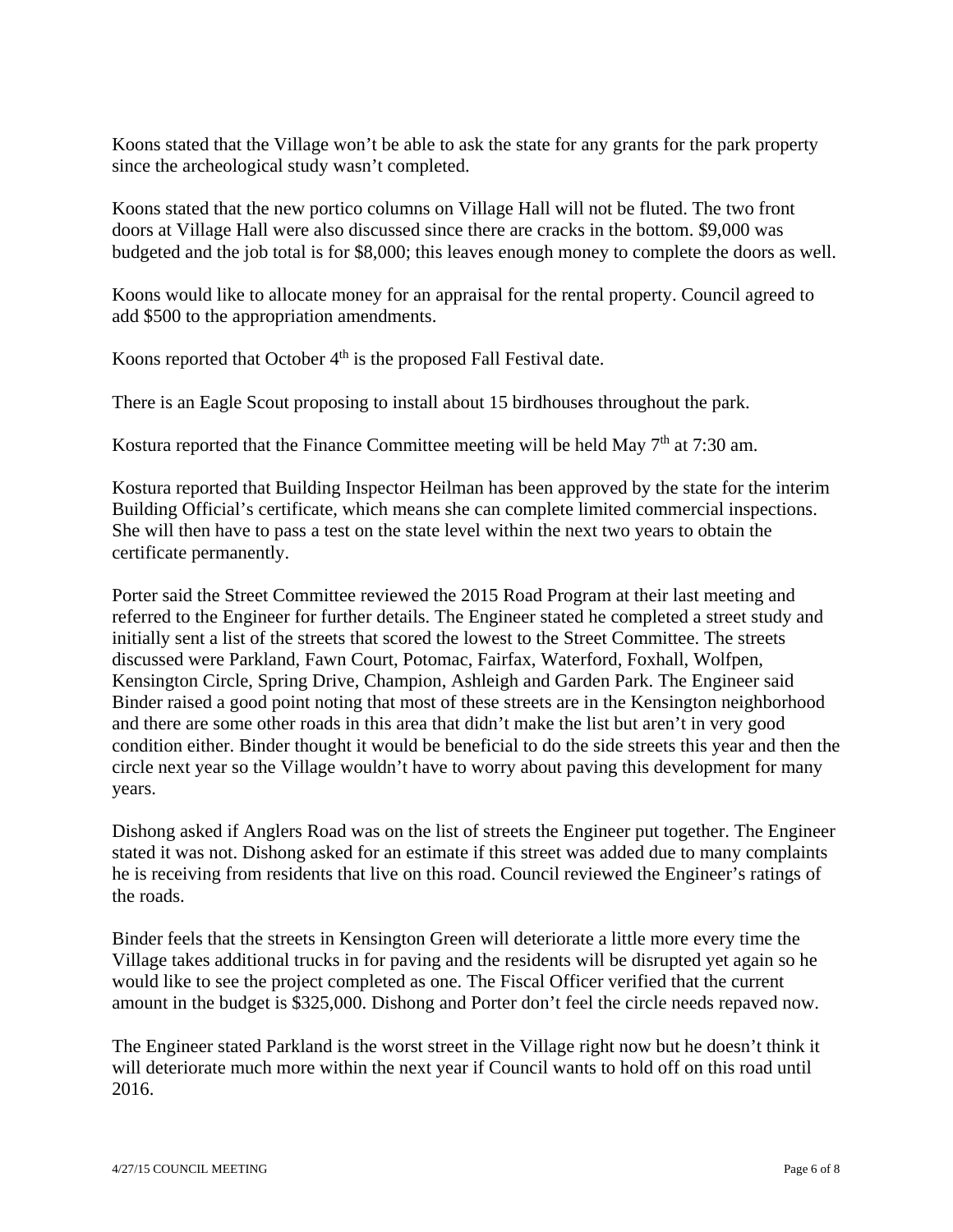Dishong doesn't feel comfortable leaving off the worst roads and then have to go back to Kensington in the near future to pave the circle. Much discussion followed.

Porter moved to authorize CT Consultants to advertise for bids for repaving Foxhall, Potomac, Waterford and Fairfax, with an alternate for repaving Parkland for the 2015 Road Program, seconded by Kostura. Roll call – ayes, all. Motion carried.

Porter would like to meet with the Street Committee to discuss the Road Program on May 8<sup>th</sup> at  $7:30 \text{ am}$ 

Binder reported that the Street Commissioner would like to order 1,500 tons of salt for the Ohio Department of Transportation (ODOT) contract. Binder moved to authorize the Street Commissioner to commit to 1,500 tons of salt in the ODOT Cooperative Purchasing Program for the 2015-2016 winter season, plus or minus 10%, seconded by Porter. Roll call – ayes, all. Motion carried.

The new loader was delivered and the Coyote loader was traded in.

Street sweeping has begun and the trash pickup for seniors will occur Wednesday and Thursday. Trash day will be held Saturday, May 2nd from 8 am-2 pm.

Binder stated that the new leash requirement signs have been ordered for the park.

Binder reported that the Show Your Colors flag program was briefly discussed at the Street meeting. The Street Commissioner said a complete flag and hardware replacement is about \$60 per pole. Mayor would like to get a count of how many utility poles are used to display flags around the Village.

## **ORDINANCES/RESOLUTIONS:**

Mayor gave third reading on an ordinance amending appropriations increasing General Fund salaries and benefit expenses by \$5,500 and declaring an emergency. Koons moved to adopt, seconded by Kostura. Roll call – ayes, all. Motion carried. **Ordinance 2015-15**

Mayor gave third reading on a resolution to participate in the ODOT Cooperative Purchasing Program for road salt for the 2015-2016 winter season. Porter moved to adopt, seconded by Binder. Roll call – ayes, all. Motion carried. **Resolution 2015-16** 

Kostura introduced an ordinance to approve the current replacement pages of the South Russell Codified Ordinances and declaring an emergency.

Kostura introduced an ordinance amending appropriations increasing Special Land and Building expenses \$4,500, Safety Fund expenses \$2,309, and Income Tax Transfers \$6,809 and declaring an emergency. Kostura moved to waive further readings, seconded by Koons. Roll call – ayes, all. Motion carried. Kostura moved to adopt, seconded by Koons. Roll call – ayes, all. Motion